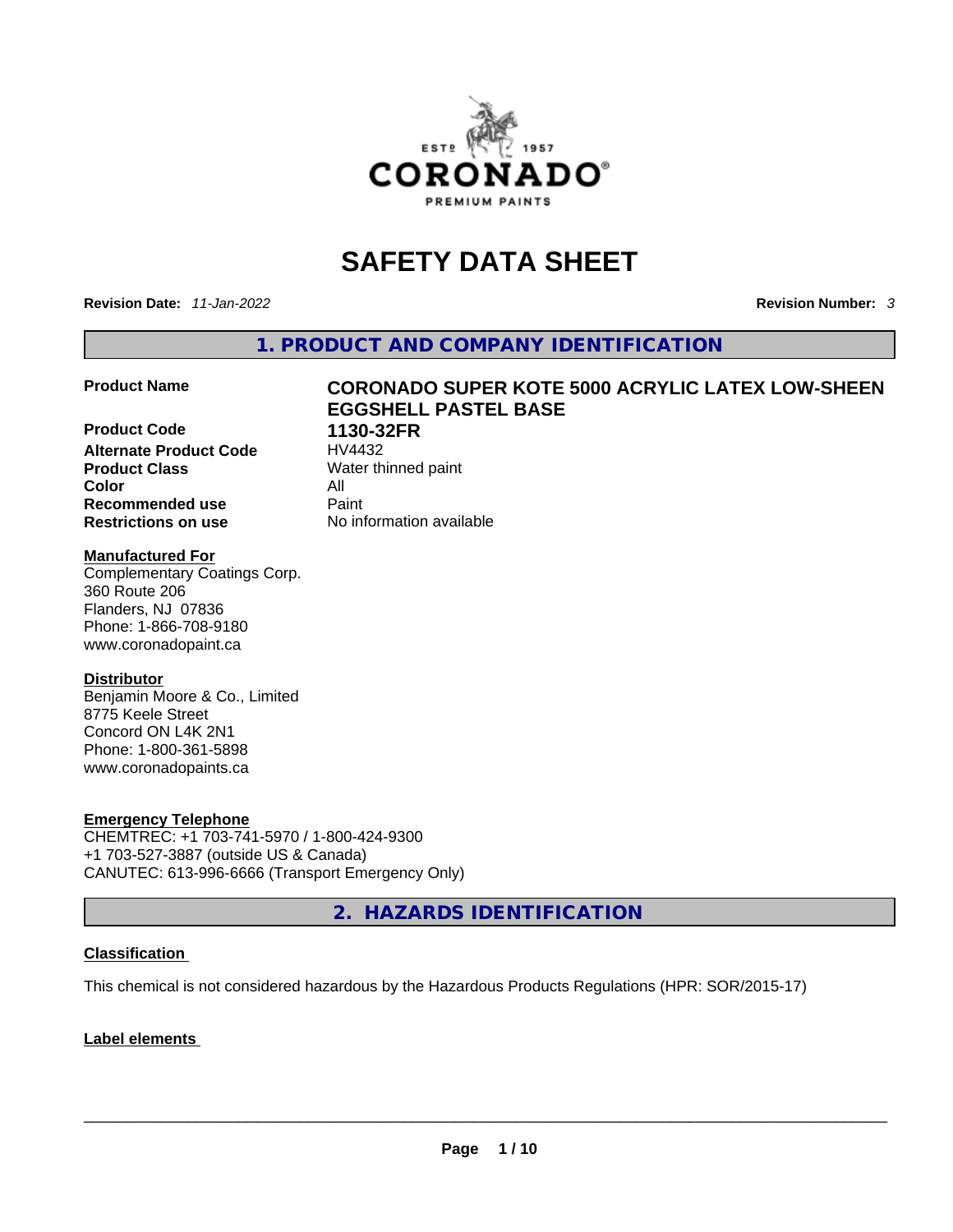Not a hazardous substance or mixture according to the Globally Harmonized System (GHS)

**Appearance** liquid **Odor 11** and **Odor 11** and **Odor 11** and **Odor 11** and **Odor 11** and **Odor** 11 and **Odor** 11 and **Odor** 11 and **Odor** 11 and **Odor** 11 and **Odor** 11 and **Odor** 11 and **Odor** 11 and **Odor** 11 and **Odor** 

### **Other information**

No information available

 **WARNING:** This product contains isothiazolinone compounds at levels of <0.1%. These substances are biocides commonly found in most paints and a variety of personal care products as a preservative. Certain individuals may be sensitive or allergic to these substances, even at low levels.

# **3. COMPOSITION INFORMATION ON COMPONENTS**

| <b>Chemical name</b>                                                            | CAS No.    | Weight-%    | <b>Hazardous Material</b><br>registry number<br>(HMIRA registry #) | Date HMIRA filed and<br>Information Review Act date exemption granted<br>(if applicable) |
|---------------------------------------------------------------------------------|------------|-------------|--------------------------------------------------------------------|------------------------------------------------------------------------------------------|
| Titanium dioxide                                                                | 13463-67-7 | $10 - 30\%$ |                                                                    |                                                                                          |
| Nepheline syenite                                                               | 37244-96-5 | 7 - 13%     |                                                                    |                                                                                          |
| Kaolin                                                                          | 1332-58-7  | $-5%$       |                                                                    |                                                                                          |
| Propanoic acid, 2-methyl-,<br>monoester with<br>2,2,4-trimethyl-1,3-pentanediol | 25265-77-4 | $-5%$       |                                                                    |                                                                                          |
| Propylene glycol                                                                | 57-55-6    | $-5%$       |                                                                    |                                                                                          |

\*The exact percentage (concentration) of composition has been withheld as a trade secret

| 4. FIRST AID MEASURES |                                                                                                          |  |
|-----------------------|----------------------------------------------------------------------------------------------------------|--|
| <b>General Advice</b> | No hazards which require special first aid measures.                                                     |  |
| <b>Eye Contact</b>    | Rinse thoroughly with plenty of water for at least 15<br>minutes and consult a physician.                |  |
| <b>Skin Contact</b>   | Wash off immediately with soap and plenty of water while<br>removing all contaminated clothes and shoes. |  |
| <b>Inhalation</b>     | Move to fresh air. If symptoms persist, call a physician.                                                |  |
| Ingestion             | Clean mouth with water and afterwards drink plenty of<br>water. Consult a physician if necessary.        |  |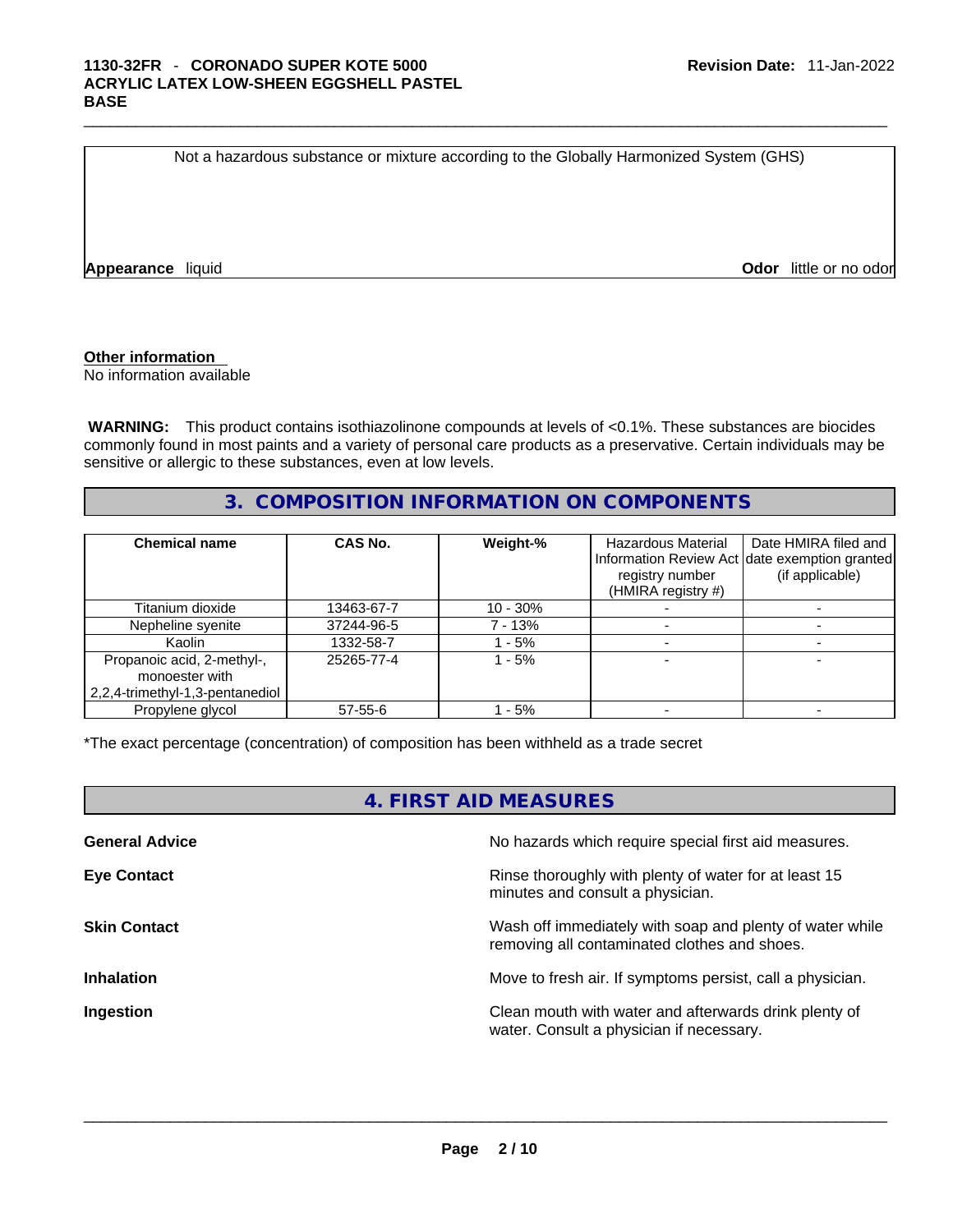| <b>Most Important Symptoms/Effects</b>                                           | None known.                                                                                                                                  |  |  |  |
|----------------------------------------------------------------------------------|----------------------------------------------------------------------------------------------------------------------------------------------|--|--|--|
| <b>Notes To Physician</b>                                                        | Treat symptomatically.                                                                                                                       |  |  |  |
|                                                                                  | 5. FIRE-FIGHTING MEASURES                                                                                                                    |  |  |  |
| <b>Suitable Extinguishing Media</b>                                              | Use extinguishing measures that are appropriate to local<br>circumstances and the surrounding environment.                                   |  |  |  |
| Protective equipment and precautions for firefighters                            | As in any fire, wear self-contained breathing apparatus<br>pressure-demand, MSHA/NIOSH (approved or equivalent)<br>and full protective gear. |  |  |  |
| <b>Specific Hazards Arising From The Chemical</b>                                | Closed containers may rupture if exposed to fire or<br>extreme heat.                                                                         |  |  |  |
| Sensitivity to mechanical impact                                                 | No                                                                                                                                           |  |  |  |
| Sensitivity to static discharge                                                  | No                                                                                                                                           |  |  |  |
| <b>Flash Point Data</b><br>Flash point (°F)<br>Flash Point (°C)<br><b>Method</b> | Not applicable<br>Not applicable<br>Not applicable                                                                                           |  |  |  |
| <b>Flammability Limits In Air</b>                                                |                                                                                                                                              |  |  |  |
| Lower flammability limit:<br><b>Upper flammability limit:</b>                    | Not applicable<br>Not applicable                                                                                                             |  |  |  |
| Health: 1<br>Flammability: 0<br><b>NFPA</b>                                      | Instability: 0<br><b>Special: Not Applicable</b>                                                                                             |  |  |  |
| <b>NFPA Legend</b><br>0 - Not Hazardous<br>1 - Slightly<br>2 - Moderate          |                                                                                                                                              |  |  |  |

3 - High

4 - Severe

*The ratings assigned are only suggested ratings, the contractor/employer has ultimate responsibilities for NFPA ratings where this system is used.* 

*Additional information regarding the NFPA rating system is available from the National Fire Protection Agency (NFPA) at www.nfpa.org.* 

# **6. ACCIDENTAL RELEASE MEASURES**

| <b>Personal Precautions</b>      | Avoid contact with skin, eyes and clothing. Ensure<br>adequate ventilation. |
|----------------------------------|-----------------------------------------------------------------------------|
| <b>Other Information</b>         | Prevent further leakage or spillage if safe to do so.                       |
| <b>Environmental precautions</b> | See Section 12 for additional Ecological Information.                       |
| <b>Methods for Cleaning Up</b>   | Soak up with inert absorbent material. Sweep up and                         |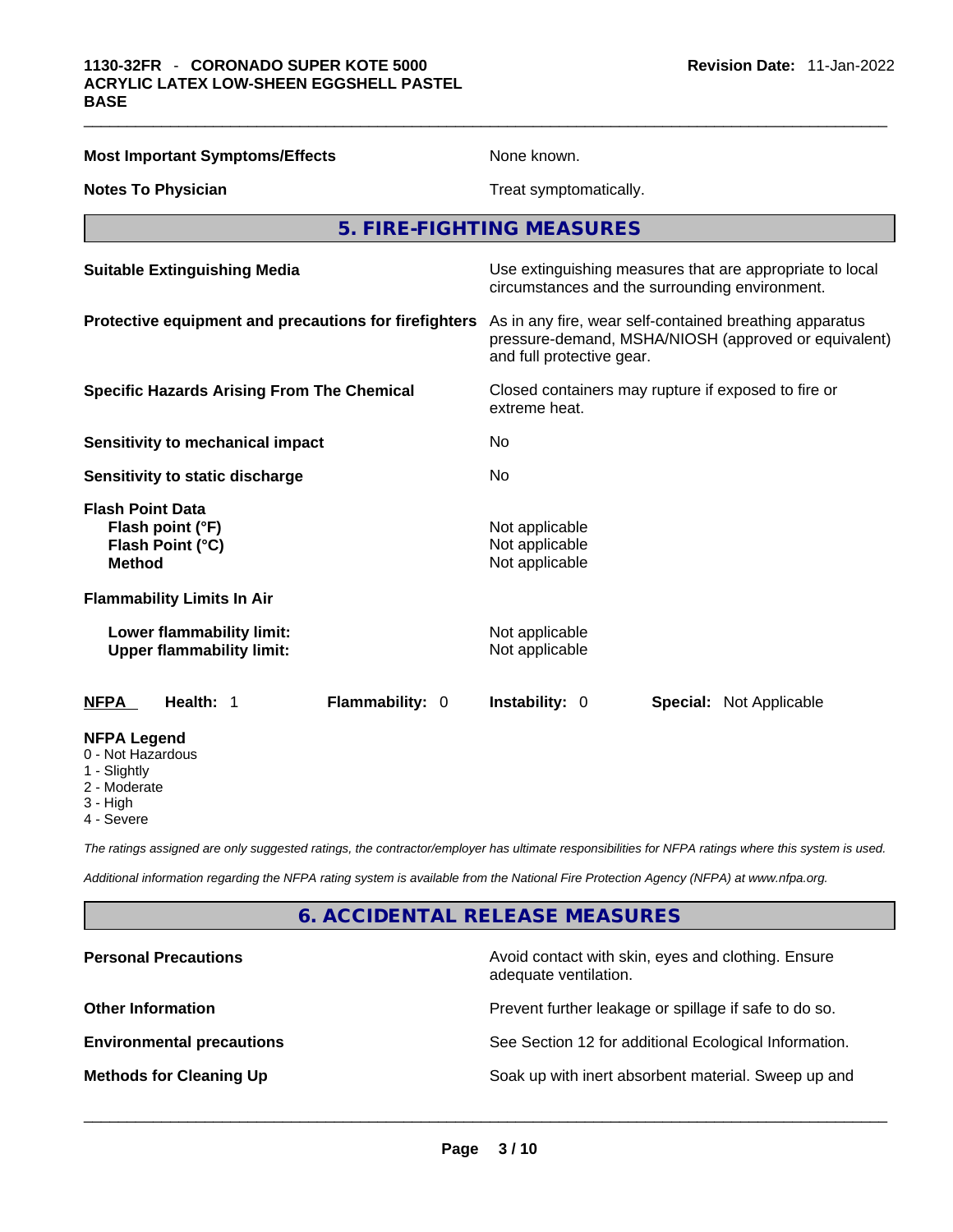shovel into suitable containers for disposal.

#### **7. HANDLING AND STORAGE**

**Handling Avoid contact with skin, eyes and clothing. Avoid breathing Avoid breathing** vapors, spray mists or sanding dust. In case of insufficient ventilation, wear suitable respiratory equipment.

**Storage Keep container tightly closed. Keep out of the reach of the reach of the reach of the reach of the reach of the reach of the reach of the reach of the reach of the reach of the reach of the reach of the reach of** children.

**Incompatible Materials Materials** No information available

**8. EXPOSURE CONTROLS/PERSONAL PROTECTION** 

#### **Exposure Limits**

| <b>Chemical name</b> | <b>ACGIH TLV</b>                                                                                                                              | <b>Alberta</b>           | <b>British Columbia</b>                 | <b>Ontario</b>                                                   | Quebec                      |
|----------------------|-----------------------------------------------------------------------------------------------------------------------------------------------|--------------------------|-----------------------------------------|------------------------------------------------------------------|-----------------------------|
| Titanium dioxide     | TWA: $10 \text{ mg/m}^3$                                                                                                                      | 10 mg/m $3$ - TWA        | 10 mg/m $3$ - TWA<br>$3$ mg/m $3$ - TWA | 10 mg/m $3$ - TWA                                                | 10 mg/m $3$ - TWAEV         |
| Nepheline syenite    | N/E                                                                                                                                           | N/E                      | N/E                                     | 10 mg/m $3$ - TWA                                                | N/E                         |
| Kaolin               | TWA: $2 \text{ mg/m}^3$<br>particulate matter<br>containing no<br>asbestos and <1%<br>crystalline silica,<br>respirable particulate<br>matter | $2 \text{ mg/m}^3$ - TWA | $2 \text{ mg/m}^3$ - TWA                | $2$ mg/m <sup>3</sup> - TWA                                      | 5 mg/m <sup>3</sup> - TWAEV |
| Propylene glycol     | N/E                                                                                                                                           | N/E                      | N/E                                     | 10 mg/m <sup>3</sup> - TWA<br>50 ppm - TWA<br>155 mg/m $3$ - TWA | N/E                         |

#### **Legend**

ACGIH - American Conference of Governmental Industrial Hygienists Alberta - Alberta Occupational Exposure Limits British Columbia - British Columbia Occupational Exposure Limits Ontario - Ontario Occupational Exposure Limits Quebec - Quebec Occupational Exposure Limits N/E - Not established

**Personal Protective Equipment**

**Engineering Measures Ensure** Ensure adequate ventilation, especially in confined areas.

**Eye/Face Protection Safety glasses with side-shields. Skin Protection Protection Protective gloves and impervious clothing. Respiratory Protection In case of insufficient ventilation wear suitable respiratory** equipment.

**Hygiene Measures Avoid contact with skin, eyes and clothing. Remove and Avoid contact with skin, eyes and clothing. Remove and Avoid contact with skin, eyes and clothing. Remove and** wash contaminated clothing before re-use. Wash thoroughly after handling.

# **9. PHYSICAL AND CHEMICAL PROPERTIES**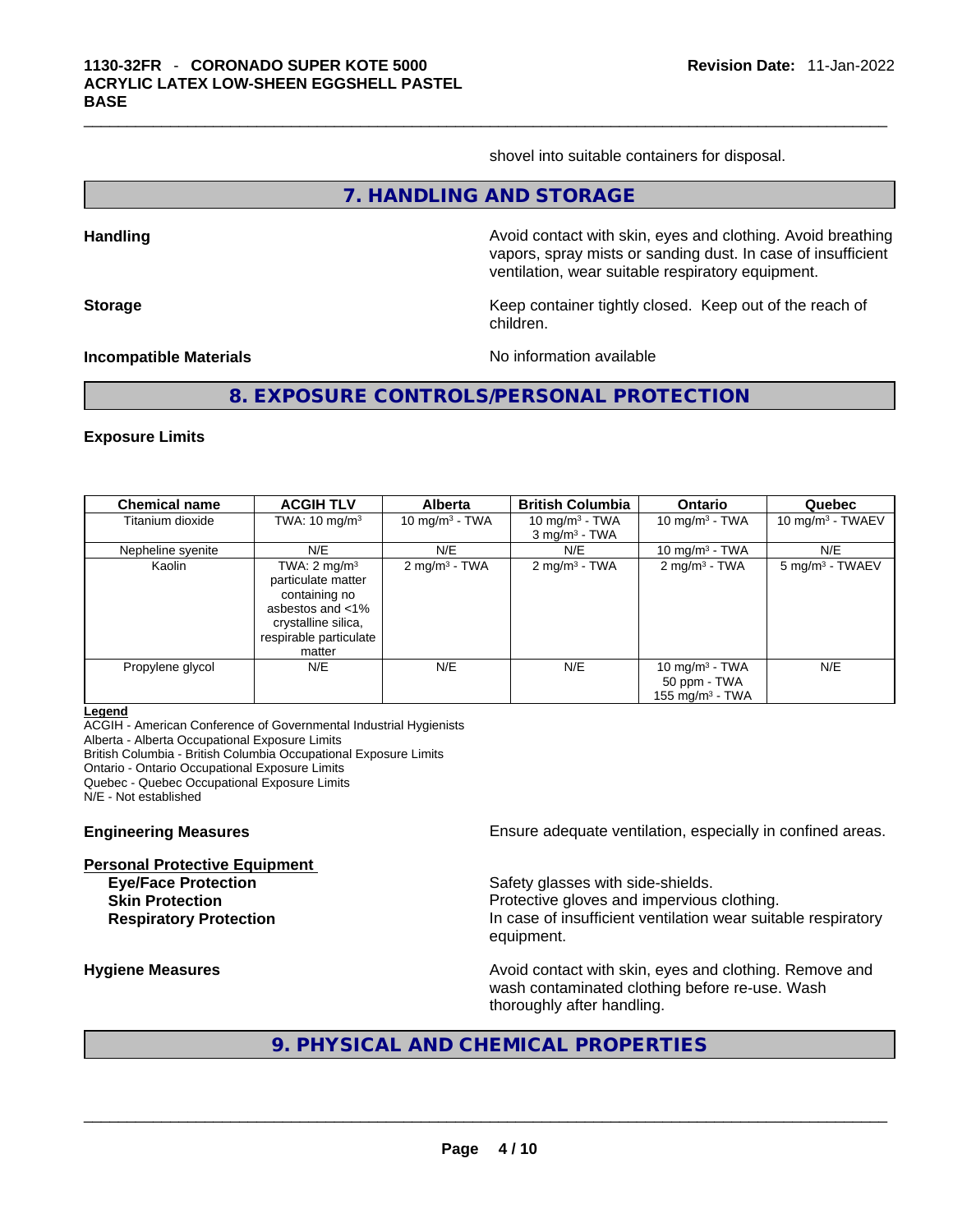# \_\_\_\_\_\_\_\_\_\_\_\_\_\_\_\_\_\_\_\_\_\_\_\_\_\_\_\_\_\_\_\_\_\_\_\_\_\_\_\_\_\_\_\_\_\_\_\_\_\_\_\_\_\_\_\_\_\_\_\_\_\_\_\_\_\_\_\_\_\_\_\_\_\_\_\_\_\_\_\_\_\_\_\_\_\_\_\_\_\_\_\_\_ **1130-32FR** - **CORONADO SUPER KOTE <sup>5000</sup> ACRYLIC LATEX LOW-SHEEN EGGSHELL PASTEL BASE**

**Appearance** liquid **Odor Odor Odor Odor Odor** *little or no odor little or no odor* **Odor Threshold** No information available **Density (lbs/gal)** 10.75 - 10.85 **Specific Gravity** 1.29 - 1.31 **pH bH** *pH* **Viscosity (cps) Viscosity (cps) No information available Solubility(ies)** No information available **Water solubility No information available No information available Evaporation Rate No information available No information available Vapor pressure No information available Vapor density No information available No information available Wt. % Solids** 40 - 50 **Vol. % Solids Wt. % Volatiles** 50 - 60 **Vol. % Volatiles** 65 - 75 **VOC Regulatory Limit (g/L)** < 100 **Boiling Point (°F)** 212 **Boiling Point**  $(°C)$  100 **Freezing point (°F)** 32 **Freezing Point (°C)** 0 **Flash point (°F)**<br> **Flash Point (°C)**<br> **Flash Point (°C)**<br> **Point (°C)**<br> **Point (°C)**<br> **Point (°C) Flash Point (°C) Method** Not applicable **Flammability (solid, gas)** Not applicable **Upper flammability limit:** Not applicable **Lower flammability limit:** Not applicable **Autoignition Temperature (°F)** No information available **Autoignition Temperature (°C)**<br> **Decomposition Temperature (°F)** No information available **Decomposition Temperature (°F)**<br> **Decomposition Temperature (°C)** Moinformation available **Decomposition Temperature (°C) Partition coefficient** No information available

# **10. STABILITY AND REACTIVITY**

| <b>Reactivity</b>                         | Not Applicable                           |
|-------------------------------------------|------------------------------------------|
| <b>Chemical Stability</b>                 | Stable under normal conditions.          |
| <b>Conditions to avoid</b>                | Prevent from freezing.                   |
| <b>Incompatible Materials</b>             | No materials to be especially mentioned. |
| <b>Hazardous Decomposition Products</b>   | None under normal use.                   |
| <b>Possibility of hazardous reactions</b> | None under normal conditions of use.     |

# **11. TOXICOLOGICAL INFORMATION**

**Product Information**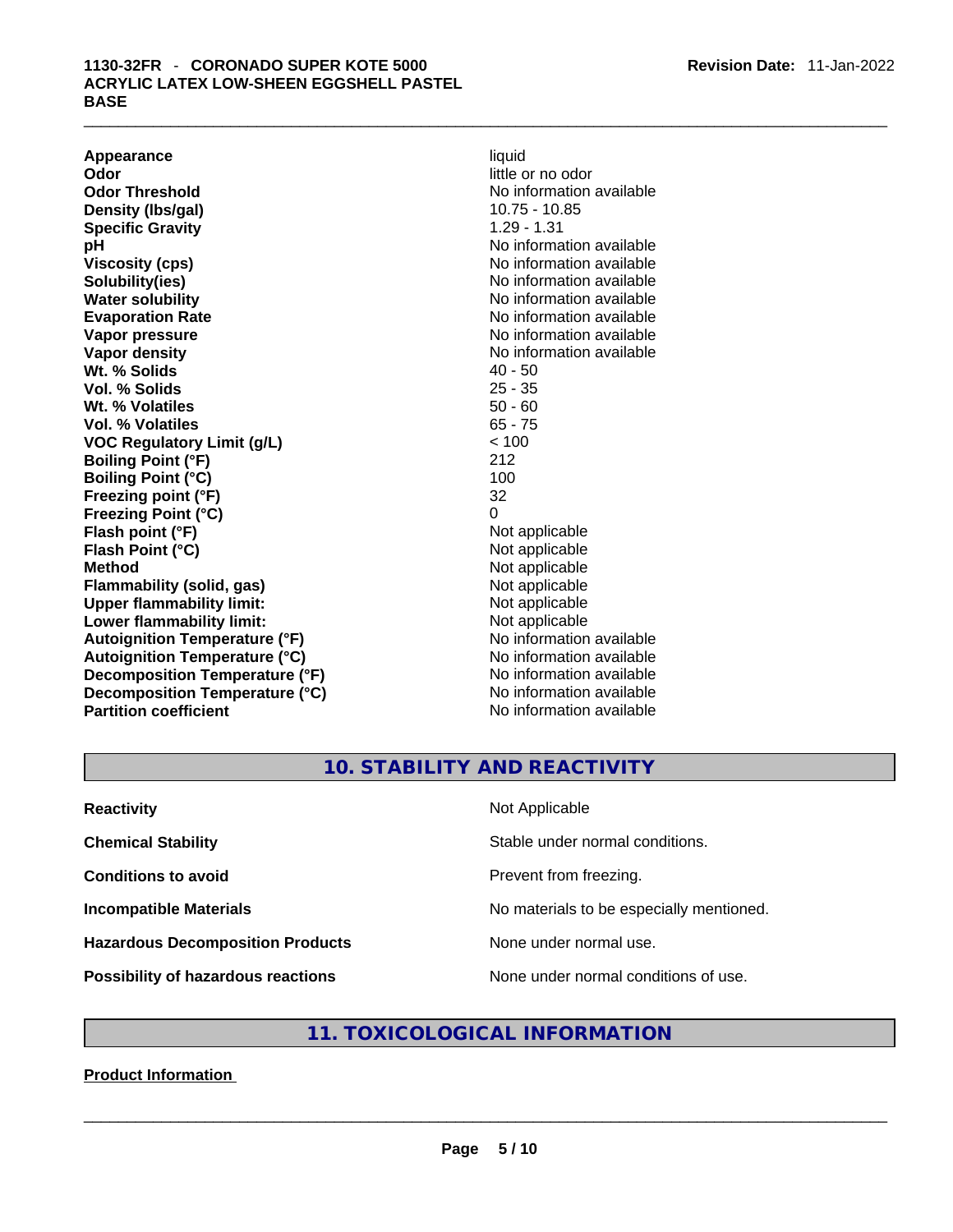| Information on likely routes of exposure                                                   |                                                          |
|--------------------------------------------------------------------------------------------|----------------------------------------------------------|
| <b>Principal Routes of Exposure</b>                                                        | Eye contact, skin contact and inhalation.                |
| <b>Acute Toxicity</b>                                                                      |                                                          |
| <b>Product Information</b>                                                                 | No information available                                 |
| Symptoms related to the physical, chemical and toxicological characteristics               |                                                          |
| <b>Symptoms</b>                                                                            | No information available                                 |
| Delayed and immediate effects as well as chronic effects from short and long-term exposure |                                                          |
| Eye contact                                                                                | May cause slight irritation                              |
| <b>Skin contact</b>                                                                        | Substance may cause slight skin irritation. Prolonged or |
|                                                                                            | repeated contact may dry skin and cause irritation.      |
| <b>Inhalation</b>                                                                          | May cause irritation of respiratory tract.               |
| Ingestion                                                                                  | Ingestion may cause gastrointestinal irritation, nausea, |
|                                                                                            | vomiting and diarrhea.                                   |
| <b>Sensitization</b>                                                                       | No information available.                                |
| <b>Neurological Effects</b>                                                                | No information available.                                |
| <b>Mutagenic Effects</b>                                                                   | No information available.                                |
| <b>Reproductive Effects</b>                                                                | No information available.                                |
| <b>Developmental Effects</b>                                                               | No information available.                                |
| <b>Target organ effects</b>                                                                | No information available.                                |
| <b>STOT - single exposure</b>                                                              | No information available.                                |
| <b>STOT - repeated exposure</b>                                                            | No information available.                                |
| Other adverse effects                                                                      | No information available.                                |
| <b>Aspiration Hazard</b>                                                                   | No information available.                                |

### **Numerical measures of toxicity**

### **The following values are calculated based on chapter 3.1 of the GHS document**

| ATEmix (oral)   | 50293 mg/kg  |
|-----------------|--------------|
| ATEmix (dermal) | 747995 mg/kg |

### **Component Information**

| Chemical name                                                                                 | Oral LD50             | Dermal LD50              | Inhalation LC50          |
|-----------------------------------------------------------------------------------------------|-----------------------|--------------------------|--------------------------|
| Titanium dioxide<br>13463-67-7                                                                | $> 10000$ mg/kg (Rat) |                          | $\overline{\phantom{0}}$ |
| Kaolin<br>1332-58-7                                                                           | $>$ 5000 mg/kg (Rat)  | $>$ 5000 mg/kg (Rat)     |                          |
| Propanoic acid, 2-methyl-,<br>monoester with<br>2,2,4-trimethyl-1,3-pentanediol<br>25265-77-4 | $=$ 3200 mg/kg (Rat)  | $> 15200$ mg/kg (Rat)    |                          |
| Propylene glycol<br>$57-55-6$                                                                 | $= 20$ g/kg (Rat)     | $= 20800$ mg/kg (Rabbit) |                          |

# **Chronic Toxicity**

# **Carcinogenicity**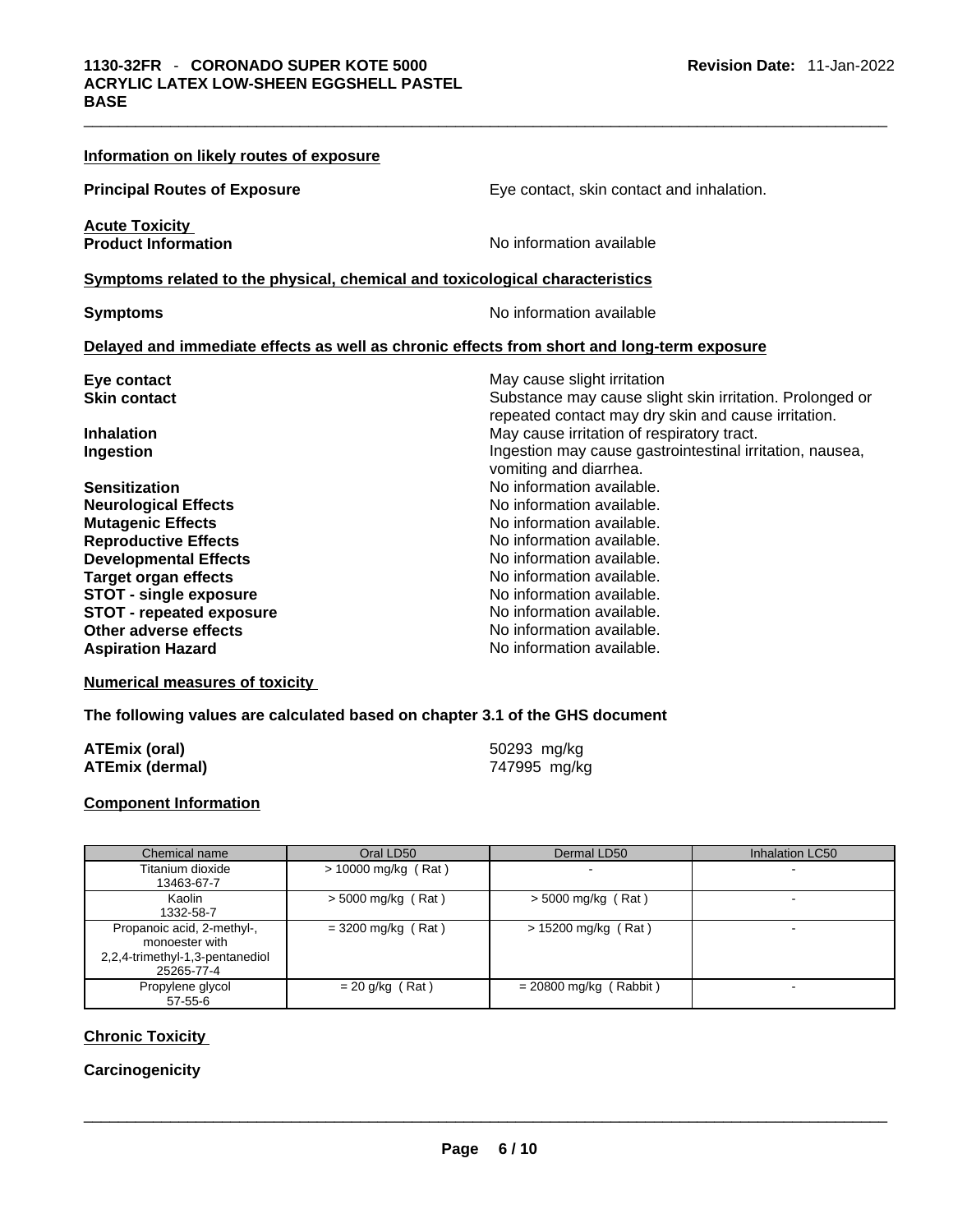*The information below indicates whether each agency has listed any ingredient as a carcinogen:.* 

| <b>Chemical name</b> | <b>IARC</b>                       | <b>NTP</b> |
|----------------------|-----------------------------------|------------|
|                      | 2B<br>- Possible Human Carcinogen |            |
| Titanium dioxide     |                                   |            |

• Although IARC has classified titanium dioxide as possibly carcinogenic to humans (2B), their summary concludes: "No significant exposure to titanium dioxide is thought to occur during the use of products in which titanium dioxide is bound to other materials, such as paint."

#### **Legend**

IARC - International Agency for Research on Cancer NTP - National Toxicity Program OSHA - Occupational Safety & Health Administration

**12. ECOLOGICAL INFORMATION** 

# **Ecotoxicity Effects**

The environmental impact of this product has not been fully investigated.

# **Product Information**

### **Acute Toxicity to Fish**

No information available

### **Acute Toxicity to Aquatic Invertebrates**

No information available

#### **Acute Toxicity to Aquatic Plants**

No information available

#### **Persistence / Degradability**

No information available.

#### **Bioaccumulation**

There is no data for this product.

#### **Mobility in Environmental Media**

No information available.

#### **Ozone**

No information available

# **Component Information**

#### **Acute Toxicity to Fish**

Titanium dioxide  $LC50: > 1000$  mg/L (Fathead Minnow - 96 hr.) Propylene glycol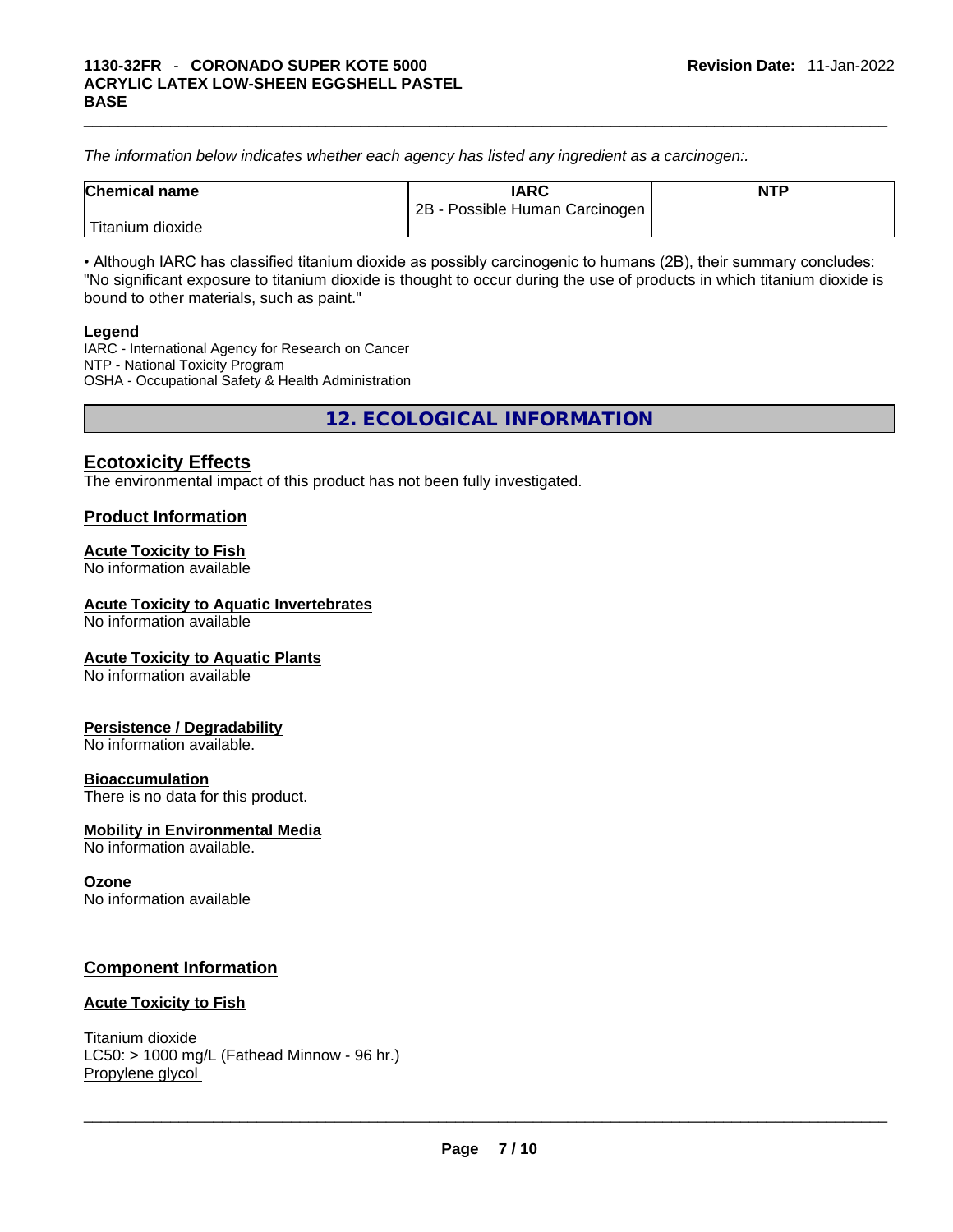LC50: 710 mg/L (Fathead Minnow - 96 hr.)

#### **Acute Toxicity to Aquatic Invertebrates**

#### Propylene glycol EC50: > 10000 mg/L (Daphnia magna - 24 hr.)

### **Acute Toxicity to Aquatic Plants**

No information available

**13. DISPOSAL CONSIDERATIONS** 

**Waste Disposal Method** Dispose of in accordance with federal, state, provincial, and local regulations. Local requirements may vary, consult your sanitation department or state-designated environmental protection agency for more disposal options.

# **14. TRANSPORT INFORMATION**

**TDG** Not regulated

**ICAO / IATA** Not regulated

**IMDG / IMO** Not regulated

**15. REGULATORY INFORMATION** 

## **International Inventories**

**TSCA: United States** Yes - All components are listed or exempt. **DSL: Canada Yes - All components are listed or exempt.** 

# **National Pollutant Release Inventory (NPRI)**

**NPRI Parts 1- 4** This product contains the following Parts 1-4 NPRI chemicals:

*None*

#### **NPRI Part 5**

This product contains the following NPRI Part 5 Chemicals: \_\_\_\_\_\_\_\_\_\_\_\_\_\_\_\_\_\_\_\_\_\_\_\_\_\_\_\_\_\_\_\_\_\_\_\_\_\_\_\_\_\_\_\_\_\_\_\_\_\_\_\_\_\_\_\_\_\_\_\_\_\_\_\_\_\_\_\_\_\_\_\_\_\_\_\_\_\_\_\_\_\_\_\_\_\_\_\_\_\_\_\_\_

*None*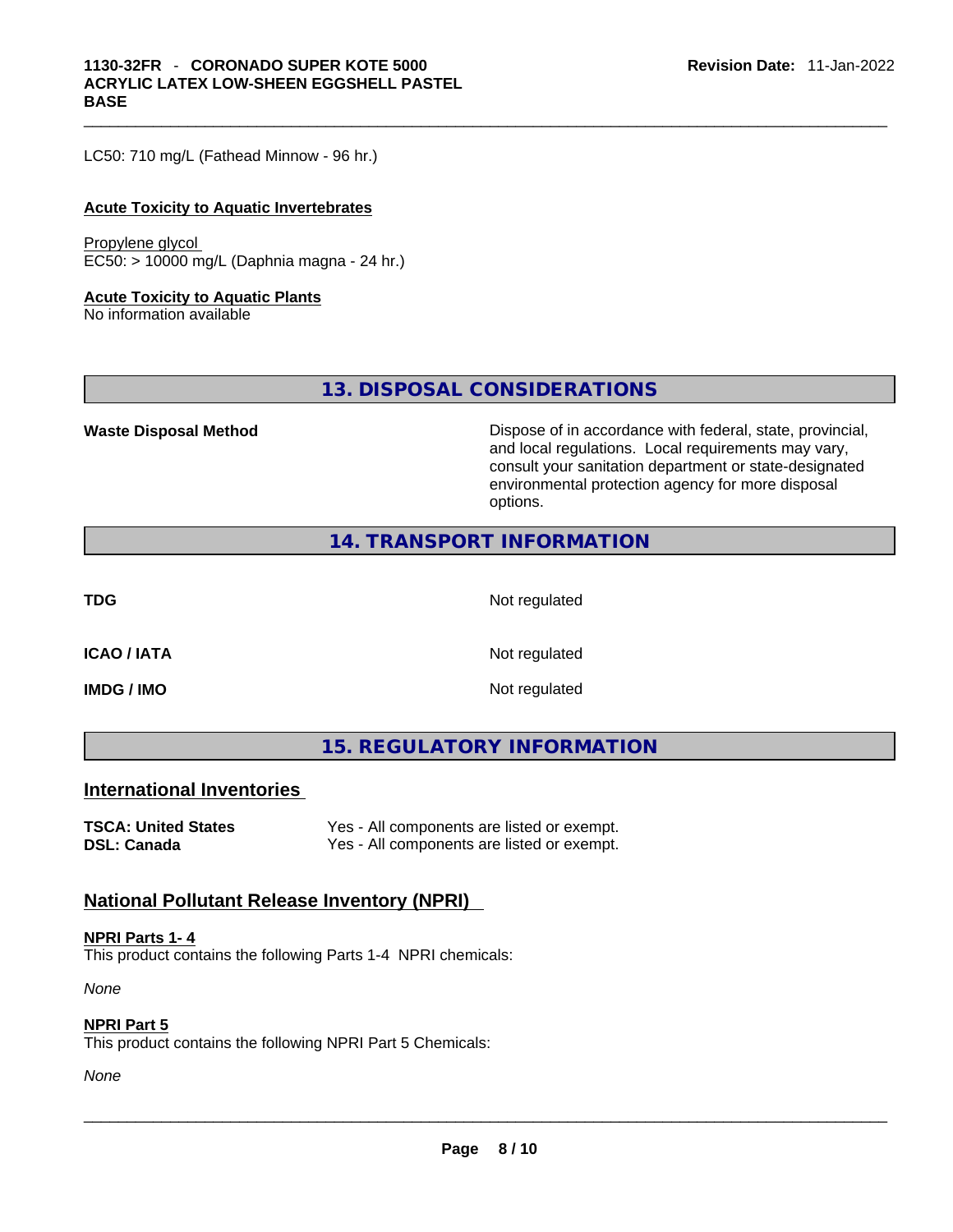#### **WHMIS Regulatory Status**

This product has been classified in accordance with the hazard criteria of the Hazardous Products Regulations (HPR) and the SDS contains all the information required by the HPR.



Note: The PPE rating has intentionally been left blank. Choose appropriate PPE that will protect employees from the hazards the material will *present under the actual normal conditions of use.* 

*Caution: HMISÒ ratings are based on a 0-4 rating scale, with 0 representing minimal hazards or risks, and 4 representing significant hazards or risks. Although HMISÒ ratings are not required on MSDSs under 29 CFR 1910.1200, the preparer, has chosen to provide them. HMISÒ ratings are to be used only in conjunction with a fully implemented HMISÒ program by workers who have received appropriate HMISÒ training. HMISÒ is a registered trade and service mark of the NPCA. HMISÒ materials may be purchased exclusively from J. J. Keller (800) 327-6868.* 

 **WARNING!** If you scrape, sand, or remove old paint, you may release lead dust. LEAD IS TOXIC. EXPOSURE TO LEAD DUST CAN CAUSE SERIOUS ILLNESS, SUCH AS BRAIN DAMAGE, ESPECIALLY IN CHILDREN. PREGNANT WOMEN SHOULD ALSO AVOID EXPOSURE.Wear a NIOSH approved respirator to control lead exposure. Clean up carefully with a HEPA vacuum and a wet mop. Before you start, find out how to protect yourself and your family by logging onto Health Canada at

http://www.hc-sc.gc.ca/ewh-semt/contaminants/lead-plomb/asked\_questions-questions\_posees-eng.php.

| <b>Prepared By</b>                                  | <b>Product Stewardship Department</b><br>Benjamin Moore & Co.<br>101 Paragon Drive<br>Montvale, NJ 07645<br>800-225-5554 |  |
|-----------------------------------------------------|--------------------------------------------------------------------------------------------------------------------------|--|
| <b>Revision Date:</b><br><b>Reason for revision</b> | 11-Jan-2022<br>Not available                                                                                             |  |

#### **Disclaimer**

The information contained herein is presented in good faith and believed to be accurate as of the effective date shown above. This information is furnished without warranty of any kind. Employers should use this information only as a **supplement to other information gathered by them and must make independent determination of suitability and** completeness of information from all sources to assure proper use of these materials and the safety and health of employees. Any use of this data and information must be determined by the user to be in accordance with applicable **federal, provincial, and local laws and regulations.**